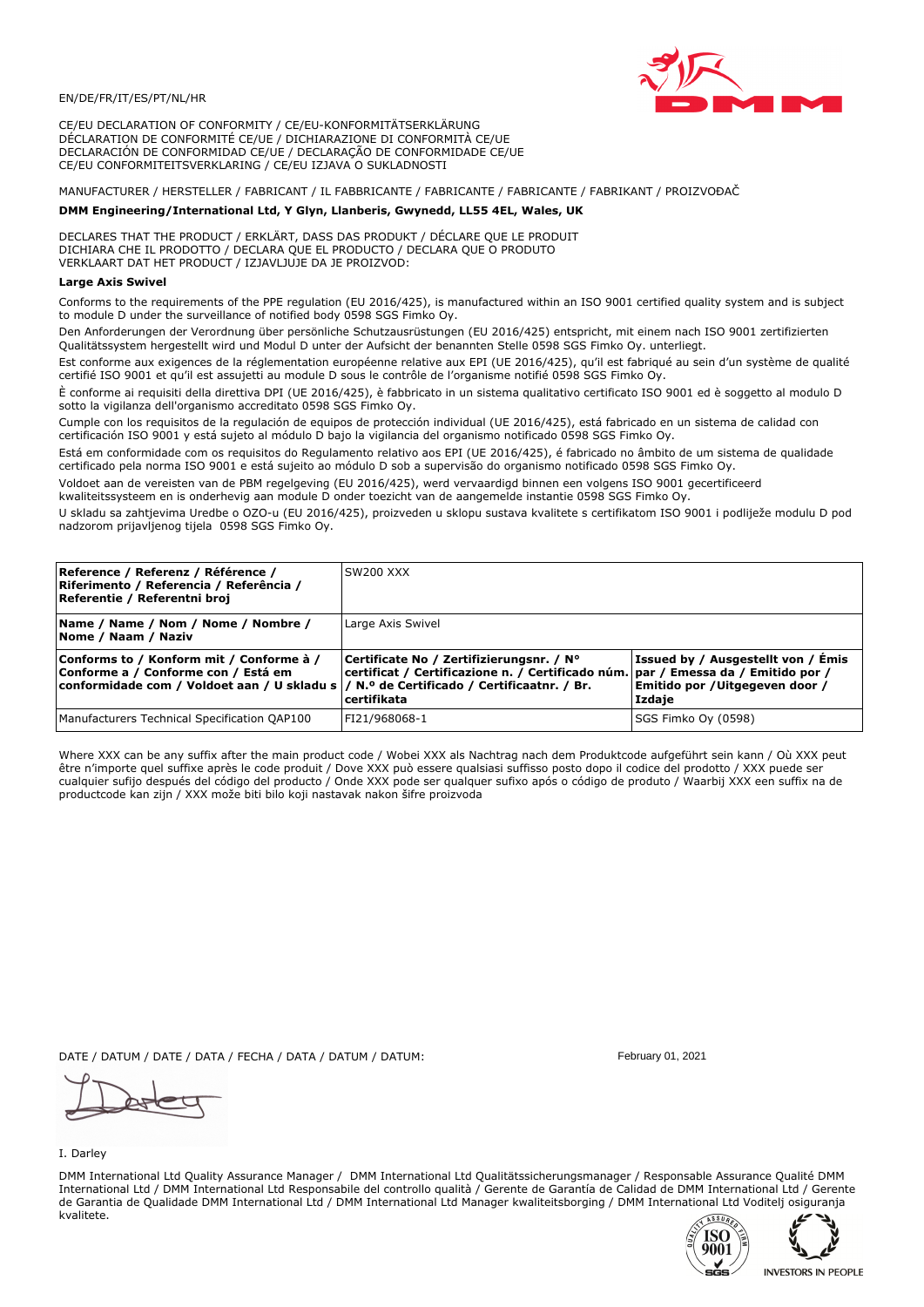

CE/EU-SAMSVARSERKLÆRING / CE/EU-FÖRKLARING OM ÖVERENSSTÄMMELSE CE/EU-VAATIMUSTENMUKAISUUSVAKUUTUS / CE/EU-OVERENSSTEMMELSESERKLÆRING DEKLARACJA ZGODNOŚCI WE/UE / CE/EU PROHLÁŠENÍ O SHODĚ CE/EÚ VYHLÁSENIE O ZHODE / DIKJARAZZJONI TA' KONFORMITÀ TAL-KE/UE

# PRODUSENT / TILLVERKAREN / VALMISTAJA / PRODUCENT / PRODUCENT / VÝROBCE / VÝROBCA / IL-MANIFATTUR

## DMM Engineering/International Ltd, Y Glyn, Llanberis, Gwynedd, LL55 4EL, Wales, UK

ERKLÆRER AT PRODUKTET / INTYGAR ATT PRODUKTEN / VAKUUTTAA, ETTÄ TÄMÄ TUOTE / ERKLÆRER, AT PRODUKTET / OŚWIADCZA, ŻE<br>WYRÓB / PROHLAŠUJE, ŽE PRODUKT / VYHLASUJE, ŽE VÝROBOK / JIDDIKJARA LI L-PRODOTT:

### **Large Axis Swiv**

Overholder kravene i PVU-forordningen (EU 2016/425), er produsert innenfor et ISO 9001-sertifisert kvalitetssystem og er underlagt modul D under overvåkning av teknisk kontrollorgan 0598 SGS Fimko Ov.

Uppfyller kraven för PPE-reglerna (EU 2016/425), tillverkas inom ett ISO 9001-certifierat kvalitetssystem och är föremål för modul D under övervakning av anmält organ 0598 SGS Fimko Oy.

Noudattaa henkilönsuojaimia koskevan asetuksen (EU 2016/425) vaatimuksia, on valmistettu ISO 9001 -sertifioidun laatujärjestelmän mukaisesti ja että siihen sovelletaan ilmoitetun laitoksen 0598 SGS Fimko Oy.:in alaista D-moduulia.

Overholder kravene i forordningen om personlige værnemidler (EU 2016/425), er fremstillet i inden for det certificerede ISO 9001kvalitetssystem, og er underlagt modul D under overvågning af det bemyndigede organ 0598 SGS Fimko Oy.

Spełnia wymogi rozporządzenia w sprawie środków ochrony indywidualnej (UE 2016/425), jest produkowany w ramach systemu jakości zgodnego z ISO 9001 i podlega modułowi D pod nadzorem jednostki notyfikowanej 0598 SGS Fimko Oy.

Zařízení splňuje požadavky nařízení o osobních ochranných prostředcích 2016/425, je vyrobeno v systému řízení jakosti certifikovaném podle normy ISO 9001 a podléhá modulu D pod dohledem notifikované osoby č. 0598 SGS Fimko Oy.

Spĺňa požiadavky Nariadenia Európskeho parlamentu a Rady (EÚ) 2016/425 o osobných ochranných prostriedkoch, je vyrobený v rámci systému kvality certifikovaného podľa normy ISO 9001 a podlieha modulu D pod dohľadom notifikovaného orgánu č. 0598 SGS Fimko Oy.

Jikkonforma mar-rekwiżit tar-Regolament dwar il-PPE (UE 2016/425), u huwa manifatturat f'sistema ta' kwalità certifikata għall-ISO 9001 u soggett ghall-modulu D taht is-sorveljanza tal-korp notifikat 0598 SGS Fimko Oy.

| <b>Referanse / Referens / Viite / Reference / Nr SW200 XXX</b><br>referencyjny / Reference / Značka /<br>Referenza                                                                                                |                                                                                                         |                                                                                                         |
|-------------------------------------------------------------------------------------------------------------------------------------------------------------------------------------------------------------------|---------------------------------------------------------------------------------------------------------|---------------------------------------------------------------------------------------------------------|
| Navn / Namn / Nimi / Navn / Nazwa /<br>Jméno / Názov / Isem                                                                                                                                                       | Large Axis Swivel                                                                                       |                                                                                                         |
| Overholder / Uppfyller kraven för / Vakuus<br>myönnetty perustuen standardiin: /<br> Overholder / Spełnia wymogi / Je ve shodě s $ \tilde{C} $ . certifikátu / Certifikat Nru<br>/ Je v zhode s / Jikkonforma ma' | Sertifikatnr. / Certifikatnr. / Sertifikaattinro /<br>Certifikat nr. / Certyfikat nr / Č. certifikátu / | Utstedt av / Utfärdat av /<br>Myöntänyt / Udstedt af / Wydany<br>przez / Vydal / Vydal / Maħruġ<br>minn |
| Manufacturers Technical Specification QAP100                                                                                                                                                                      | FI21/968068-1                                                                                           | SGS Fimko Oy (0598)                                                                                     |

Der XXX kan være ethvert suffiks etter produktkoden / Där XXX kan vara valfri ändelse efter produktkoden / Jossa XXX voi olla mikä tahansa tuotekoodin jälkeen tuleva liite. / Hvor XXX kan være ethvert suffiks efter produktkoden / gdzie XXX może być dowolnym przyrostkiem po kodzie produktu / Kde XXX může být jakákoliv přípona za kódem produktu / Kde XXX môže byť akákoľvek prípona za kódom výrobku. / Fejn XXX jista jkun kwalunkwe suffiss wara l-kodici tal-prodott

DATO / DATUM / PÄIVÄMÄÄRÄ / DATO / DATA / DATUM / DÁTUM / DATA:

I. Darley

DMM International Ltd kvalitetssikringsleder / DMM International Ltd kvalitetssäkringschef / DMM International Ltd: n laadunvarmistuspäällikkö / DMM International Ltd kvalitetssikringschef / Menedzer ds. Zapewnienia jakości w DMM International Ltd. / DMM International Ltd Quality Assurance Manager / Manažér zabezpečenia kvality DMM International Ltd / DMM International Ltd Quality Assurance Manager



February 01, 2021



**INVESTORS IN PEOPLE**